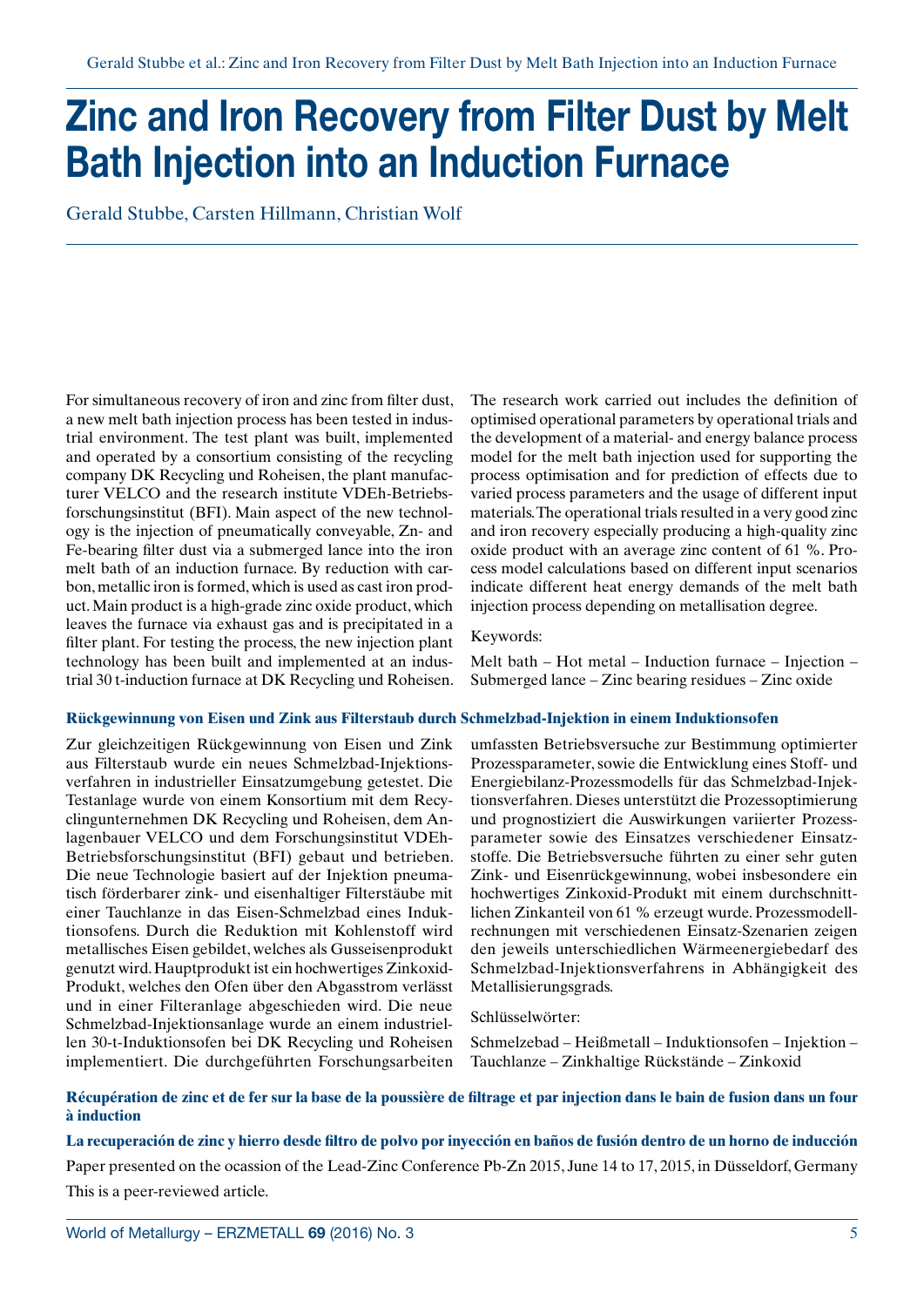## 1 Introduction

For corrosion protection of steel, hot-dip or electrolytic galvanizing is a widely used application. About 50 % of the worldwide zinc production is used for galvanizing of steel as presented in Figure 1 [1]. Since several decades, the utilisation of zinc for galvanizing purposes is increasing steadily. Even in the last years, the worldwide zinc metal consumption has increased from 10.9 mill. t in 2009 to 13.0 mill. t in 2013 [1].

After end of use, galvanized steel products in large part are recycled as scrap to the EAF or BOF steelmaking process. A lesser part of the scrap is molten in foundries. The steel cycle is closed with the production of new (semi-finished) steel products, which may be galvanized again. During steelmaking or in the foundry melting furnaces the zinc coating on the galvanized steel evaporates and oxidises and leaves the process together with other particulate matter via the filter dust or sludge (depending on the dedusting process). That dust has to be processed for zinc enrichment and purification in order to obtain a secondary zinc oxide product, which is used for hydrometallurgical production of refined zinc. Most common large-scale technology for zinc enrichment e.g. from EAF dust with elevated zinc



Fig. 1: Percentage of the worldwide end uses of zinc [1]

content is the Waelz process [2]. The refined zinc is used in hot dip galvanizing or electrolytic galvanizing for production of galvanized steel products. In this way, the zinc cycle is closed. In Figure 2 the simplified iron and zinc material cycle with regard to galvanized steel products is illustrated.

Currently, for processing of zinc containing steelworks' by-products (e.g. filter dust) in Europe, the following processes are – or have been – operated in industrial scale: for by-products with lower content of zinc the DK-process, the OxyCup Process or the RedIron process are used. Filter dust with a higher content of zinc may be processed besides the Waelz process also by the Primus process [3].

A gap still exists in the area of recycling filter dust with low and intermediate zinc content from small and medium melting plants like foundries. Due to the relatively low amount of filter dust at the particular plants, zinc (and iron) recovery within the above mentioned centralized industrial processes is too expensive, so a large part of these filter dusts are still landfilled.

This gap can be closed by the new melt bath injection process into an induction furnace, which is capable for inhouse operation for example at foundries. The investment costs are low, especially when using an existing induction furnace. This new technology can process filter dust without prior agglomeration and is able to recover the contained zinc and iron simultaneously. By using the new melt bath injection technology, small and medium melting plants are able to reduce disposal costs and become more independent from external disposal of waste. Further, they become more flexible to use a larger amount of cheaper, zinc coated scrap, which results in further cost savings.

## 2 Melt bath injection into the induction furnace

#### 2.1 Process description

The new melt bath injection process into the induction furnace has been developed initially by BFI and DK based on operational trials using experimental equipment [4, 5].





Simplified iron and zinc material cycle with regard to galvanized steel products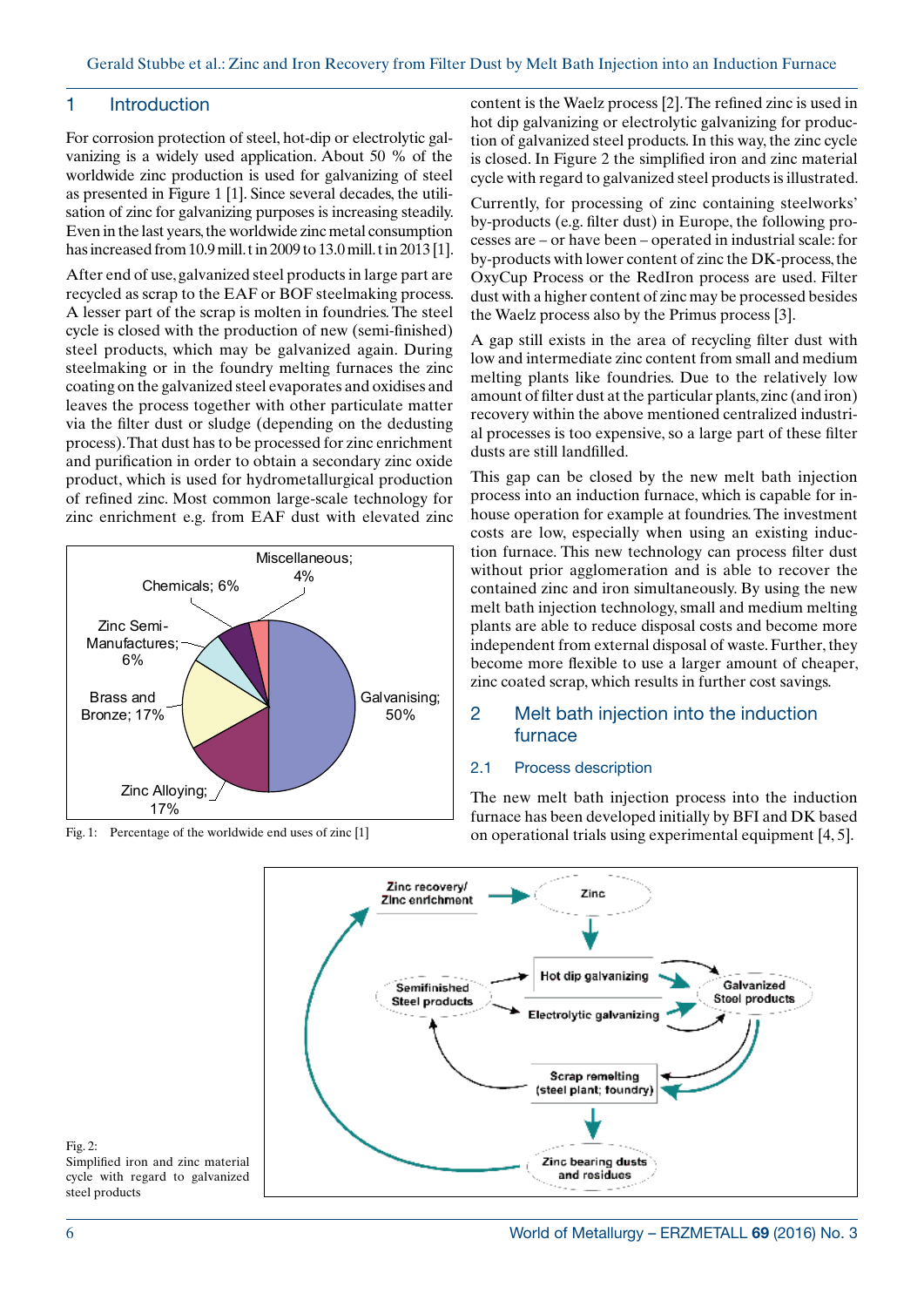Main point of the new developed recovery process is the pneumatic injection of fine-grained iron- and zinc bearing by-products into the hot-metal bath via a submerged injection lance. The injection is performed in an induction furnace, so that additional heating of the melting bath is possible when required. By reduction with carbon from the hot metal and/or the by-products, metallic iron is produced from the oxidic by-product, which passes on to the iron bath. Further, zinc oxide is reduced by the carbon forming metallic zinc gas and CO gas. If zinc is present in metallic state, it will evaporate from the melt bath. The zinc and CO gas leave the iron bath and combust to  $ZnO$  and  $CO<sub>2</sub>$  at the furnace atmosphere due to the access of air.

The main chemical reactions involved are as follows:

 $Fe<sub>2</sub>O<sub>3</sub> + 3C \rightarrow 2Fe + 3CO(g)$  (in induction furnace – hot metal) (1)  $ZnO + C \rightarrow Zn(g) + CO(g)$  (in induction furnace – hot metal) (2)  $2Zn(g) + O<sub>2</sub>(g) \rightarrow 2ZnO$  $(in furnace atmosphere)$  (3)  $2CO(g) + O_2(g) \rightarrow 2CO_2(g)$  (in furnace atmosphere) (4)

For the combustion reaction a sufficient air or oxygen supply must be guaranteed by the suction of the filter plant or the infiltration or injection of secondary air or oxygen. The ZnO – as the main product of the process – is discharged via the exhaust gas and separated in the filter plant. Figure 3 shows a scheme of the new melt bath injection process. The zinc bearing by-product is conveyed with an inert conveying gas via the submerged lance into the iron bath. The inert conveying gas such as nitrogen or argon is necessary for preventing iron oxidation and decarburisation of the hot metal.



The main aims of the new process are the production of a high-quality zinc oxide product from the processed byproducts for use in the primary zinc metallurgy as well as the recovery of iron within the iron melting process. The carbon of the by-product acts as reductant for zinc- and iron oxide. If required, additional carbon carrier can be added or injected as reductant.

### 2.2 Potential input by-products

Potential zinc- and iron bearing by-products to be processed by the new melt bath injection process are mainly dry filter dusts of shaft furnaces (e.g. foundry cupola furnace, recycling shaft furnace) or foundry induction furnaces, which are produced by small and medium melting plants. In Table 1 typical analytical data of these dusts are listed (mainly based on operational data). From technical point of view many other zinc bearing by-products from the steel industry or nonferrous metallurgy may also be suitable to be used within the melt bath injection process.

Especially both shaft furnace dusts have high carbon contents, originated from the coke. The contained carbon during melt bath injection is used as a reductant for the contained zinc- and iron oxide. Due to the lack of carbon within the filter dust from foundry induction furnaces, here additional carbon has to be added as reductant when processing the dust within the melt bath injection process. The typical mass percentage of zinc within the foundry dusts (Cupola furnace, induction furnace) strongly depends on the zinc content within the used input scrap (zinc coated steel) and may vary in a broad range between 0 and 30 %. The specific amount of these filter dusts is in the range of up to 20 kg per tonne of hot metal respectively steel.

#### 2.3 Melt bath injection test plant

In the course of a research project, DK Recycling and Roheisen in cooperation with the plant manufacturer VEL-CO have built a melt bath injection test plant based on an existing induction furnace (crucible type) with a maximum capacity of around 30 t of hot metal.

The melt bath injection test plant is designed to process the own dust from the recycling blast furnace at DK with an injection rate of around 50 kg/min.

In Figure 4 the components of the melt bath injection system built by VELCO are illustrated.

The pneumatic conveying device has a material chamber (pressure vessel) with a volume of  $2.5 \text{ m}^3$  and a capacity of around 1600 kg dust. Nitrogen is used as conveying gas. The nitrogen consumption is at maximum  $100 \text{ m}^3$ <sub>n</sub>/h. The conveying rate is determined by the pressure of the material Fig. 3: Scheme of the new melt bath injection process chamber, which is kept constant at the preset value during

| By-product                                                                      |              | Fe             | $Z_{n}$                             |  |  |
|---------------------------------------------------------------------------------|--------------|----------------|-------------------------------------|--|--|
| Cupola furnace dust (shaft furnace)                                             | up to $30\%$ | up to 22 $%$   | $1.5 - 20 \%$ <sup>1)</sup>         |  |  |
| Dust from recycling blast furnace (shaft furnace)                               | ca. $25\%$   | ca. $20\%$     | up to 30 $%$                        |  |  |
| Filter dust from foundry induction furnace                                      | low          | ca. $12\%$ [6] | $0-30\%$ <sup>1)</sup> <sup>2</sup> |  |  |
| <sup>1)</sup> strongly dependent on Zn content in input scrap; $^{2}$ estimated |              |                |                                     |  |  |

Table 1:

Typical analytical data of potential filter dusts, capable for processing by the new melt bath injection process [mass.-%]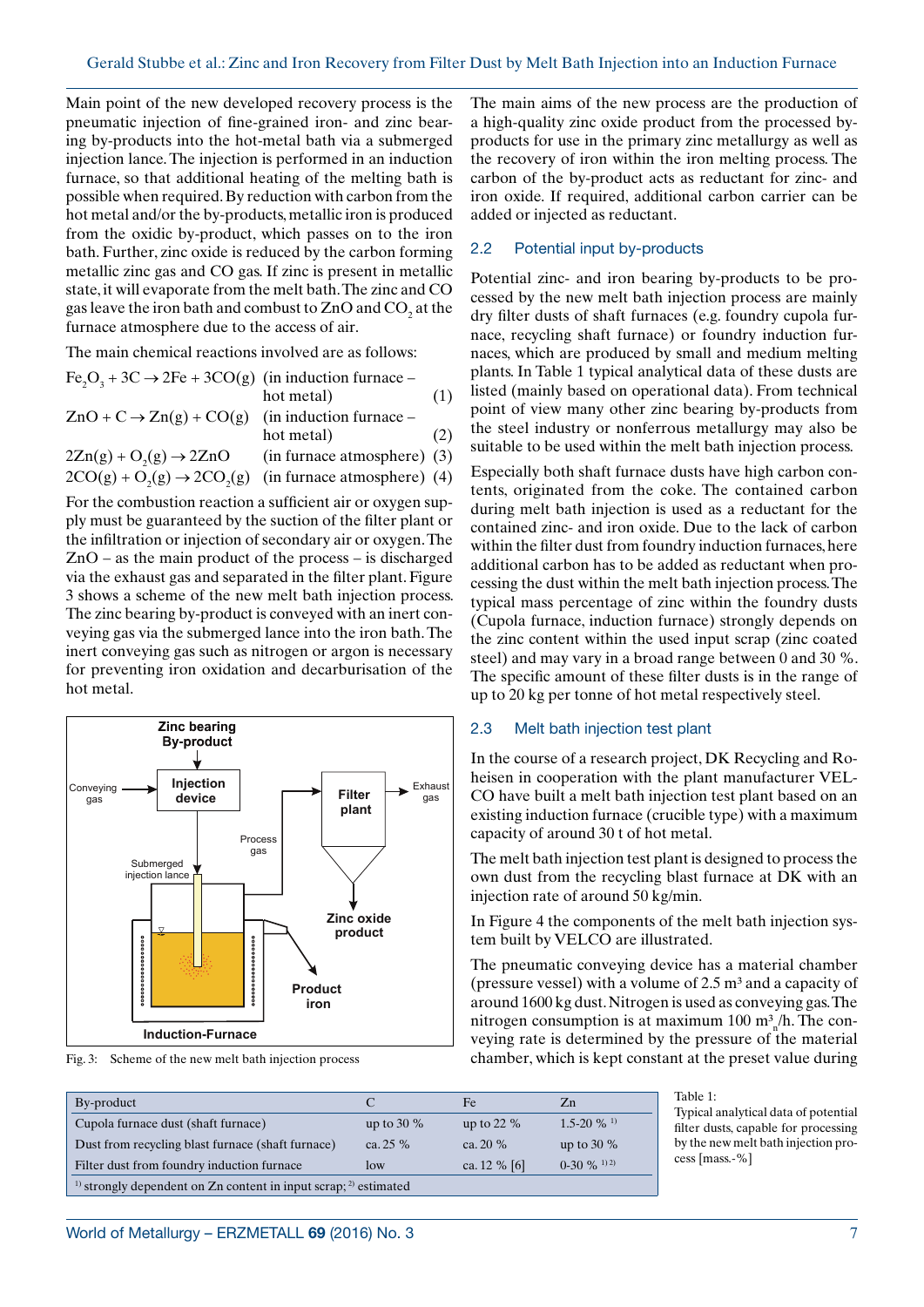

Fig. 4: Components of melt bath injection system (VELCO)

conveying. A weighing system at the material chamber is used for monitoring and control of the conveying process. The pneumatic conveying device is charged with the dust via a transport container. The dust is conveyed to the injection lance at the lance manipulator via a DN 32 conveying line. The lance manipulator holds and moves a refractory covered monolithic injection lance with an outlet port diameter of 18 mm. The lifting range of the lance manipulator is 3600 mm. The overall melt bath injection system is controlled by an SPS control system with a control panel as user interface.

The zinc oxide product is separated in a bag filter plant with a maximum volumetric flow rate of  $40,000$  m<sup>3</sup>/h. The filter plant has 192 filter bags with a filter area of 460 m². The filter bags consist of a glass fabric with PTFE membrane, allowing an operating temperature of up to 250 °C.

By the control system, the operation of the pneumatic conveying device and the movement of the lance manipulator are closely connected. When starting the injection sequence, first the lance manipulator moves the lance tip in a position near above the melt bath surface. Then the



Fig. 5: Induction furnace during the melt bath injection process

pneumatic conveying is started immediately before the lance is immersed into the melt bath. This prevents the hot metal from entering the injection lance, which would cause lance blocking after a short time. For security reasons the pressure in the conveying line is monitored continuously. If any stoppage of the material flow or any blocking of the conveying line should be detected, the injection operation is stopped automatically, the lance is lifted outside the melt bath and the pneumatic conveying device starts a special sequence for unblocking the conveying line. Even in case of downstream operational disruptions (e.g. in the filter plant) the injection operation is stopped automatically.

Figure 5 illustrates the running melt bath injection process at the induction furnace as viewed from the operating platform.

## 3 Operational trials

#### 3.1 Performance and parameters

The operational trials concerning the new melt bath injection process have been performed at DK's industrial induction furnace. The injected shaft furnace filter dust in average contains 30 % Zn, 16 % Fe, 26 % C and a very low amount of slag forming components. One operational injection trial comprises the injection of around 200 kg filter dust. The initial hot metal charge was used for several injection trials. Usually, the hot metal was changed once a day. For material balancing, hot metal samples have been taken from the initial hot metal charge and after each injection trial. In order to keep the hot metal temperature as far as possible at the same level, the heating of the induction furnace was operated at low power during the melt bath injection trials.

As base data for material- and energy balancing (Process model), the following parameters have been gathered or measured:

- mass and temperature of hot metal,
- electric energy consumption of the induction furnace,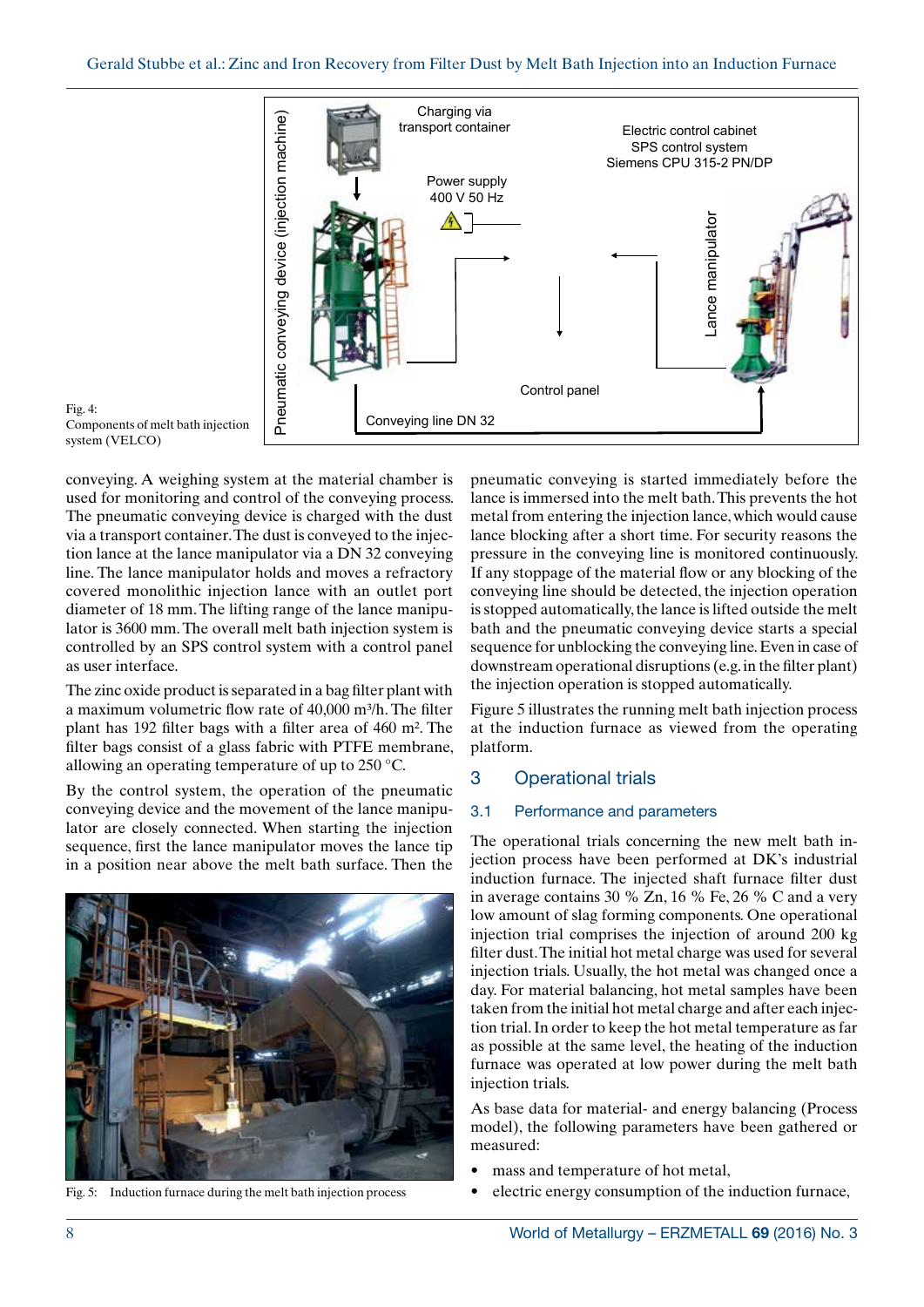- mass flow of injected filter dust,
- volumetric flow rate and temperature of exhaust gas,
- dust concentration within the exhaust gas and finally
- the chemical composition of hot metal and zinc oxide product.

Main aim of the operational injection trials was the determination of optimum injection parameters with regard to maximisation of the zinc oxide product quality (maximum Zn enrichment; minimum content of undesired components) and maximisation of the process productivity (maximum injection mass flow). For this reason, the two operational parameters injection mass flow and hot metal temperature have been varied.

The injection mass flow has been varied in three steps by adjustment of the vessel pressure of the pneumatic conveying device. In this way the injection mass flow was varied in the range of around 30 to 60 kg/min. For each injection mass flow, the hot metal temperature has been varied in two steps. Two temperature levels of the hot metal have been applied by manual adjustment of the heating power of the induction furnace: The normal hot metal input temperature level was in average 1335 °C, while the high hot metal input temperature level was in average 1420 °C.

## 3.2 Results

The major aim of the submerged injection process is the production of a zinc oxide product with a low content of by-components and a particularly high zinc content. This aim was achieved well during the operational trials, since the average mass fraction of zinc in the zinc oxide product was 61 % for the overall injection campaign. The average chemical composition of the zinc oxide product obtained during the operational injection trials is listed in Table 2. The content of Fe, mineral compounds  $(CaO, SiO<sub>2</sub>)$ , Pb and Cl with <2 % in each case is low. The carbon content of 16 % results from unreacted carbon from the input dust (from recycling blast furnace). Further, during the injection trials a certain accumulation of unreacted carbon on top of the melt bath was observed. In the specific input dust, the carbon is supposed to have a low reactivity, which prevents a complete incineration within the short available time, leaving some residual carbon within the zinc oxide product and on top of the melt bath.

Table 2: Average chemical composition of the obtained zinc oxide product

| Element/Component Zn Fe C CaO+SiO <sub>2</sub> Pb Cl |                   |  |  |  |
|------------------------------------------------------|-------------------|--|--|--|
| Mass fraction $[\%]$                                 | $61 \le 2 \le 16$ |  |  |  |

In Figure 6 the visual comparison between the greyish input filter dust and the yellowish-white zinc oxide product is illustrated.

During the injection trials, also with the highest injection mass flow of around 55 to 60 kg/min, without exception, in the zinc oxide product a very high zinc content in the range of 64 % was obtained. This zinc content was amongst the highest of the overall trial campaign. This result reveals that high process productivity is achievable without any detrimental influence on the zinc oxide quality.



Fig. 6: Comparison input filter dust and zinc oxide product

In contrast to that, no clear correlation between the hot metal temperature and the absolute value of the zinc content within the zinc oxide product was observed. But there is a tendency, that even when zinc content within the injected input dust is lower, at high hot metal temperature the resulting zinc content within the zinc oxide product is on the same level as obtained at normal hot metal temperature with input dust having a higher zinc content. In other words: an increased hot metal temperature seems to promote zinc enrichment into the zinc oxide product. This can be explained by the faster zinc evaporation from the (iron) melt bath with increasing hot metal temperature.

With the relatively low amount of injected input dust during one injection trial (related to the amount of hot metal), the initial zinc-lean hot metal at first solves a significant part of the zinc and in this way acts as a zinc buffer. So, the zinc content in the hot metal with increasing amount of injected input dust (respectively increasing number of trials) will rise until it is saturated. During the melt bath injection trials the analysed zinc content of the hot metal increased from initially <0.008 % to a maximum of partly above 0.15 % after several injection trials. Nevertheless, the obtained hot metal quality with regard to the zinc content is sufficient for further processing in foundry applications.

The fact that a zinc saturation level is reached in the hot metal after some melt bath injection trials leads to the conclusion that at long term operation of the new melt bath injection process, the zinc buffering of the hot metal bath will be negligible, so that roughly 100 % of the zinc will finally be distributed to the zinc oxide product. This zinc partition is assumed as follows in the process model of the melt bath injection. For removal of zinc from the hot metal before tapping, a heating and holding treatment within the induction furnace has further been tested. Here, the zinc content within the hot metal was decreased by up to factor 4.

## 4 Process model

In order to support the optimisation of the new melt bath injection process, and to be able to predict the effects of varied process parameters and the usage of different input materials, the VDEh-Betriebsforschungsinstitut GmbH has developed a flow sheet process model by use of the HSC-Chemistry® software. The process model is a material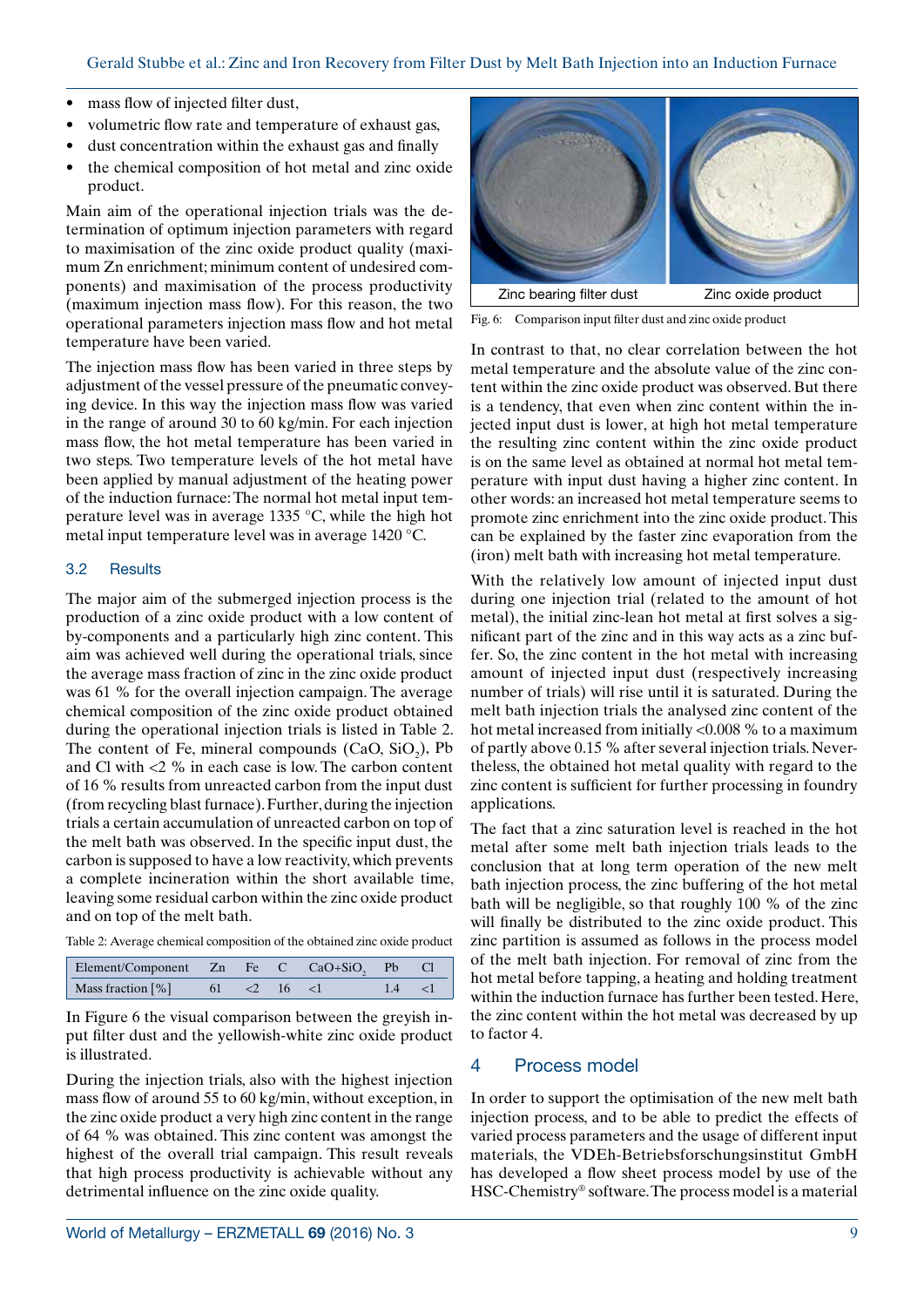

Fig. 7:

Flow sheet process model of induction furnace melt bath injection (HSC Chemistry; values: temperature in °C)

and energy balance model using different process units and material and energy streams. Different units are connected with specified streams. The process model is able to calculate the amount, composition, temperature and enthalpy of all streams.

Figure 7 shows the layout of the developed flow sheet process model of the induction furnace melt bath injection. Exemplary, the temperature values of the material streams are given in the flow sheet.

The process units of the melt bath injection are the induction furnace (IF, melt bath), the IF atmosphere, the IF suction hood, the exhaust pipe and finally the filter plant. At the DK melt bath injection test plant, the furnace atmosphere is separated from the furnace suction hood by a refractory top cover. This division of reaction chambers is also part of the process model.

The main input streams of the induction furnace are the hot metal, the input dust and the (electric) heat supply. The products of this unit are cast iron and slag. Solid matter and gas streams lead from each unit to the following unit. The main air entry into the system due to the induced draught of the filter plant is within the furnace suction hood. A minor part of air enters into the furnace atmosphere. Finally, at the filter plant the zinc oxide product is discharged.

At each process unit thermal energy is released ("heat loss") for example due to convection and radiation. Only the thermal energy released in the furnace atmosphere due to the combustion of zinc (gas) and CO gas, is divided into two thermal energy streams. One minor stream heats up the induction furnace and the larger stream enters the furnace suction hood and heats up the exhaust gas.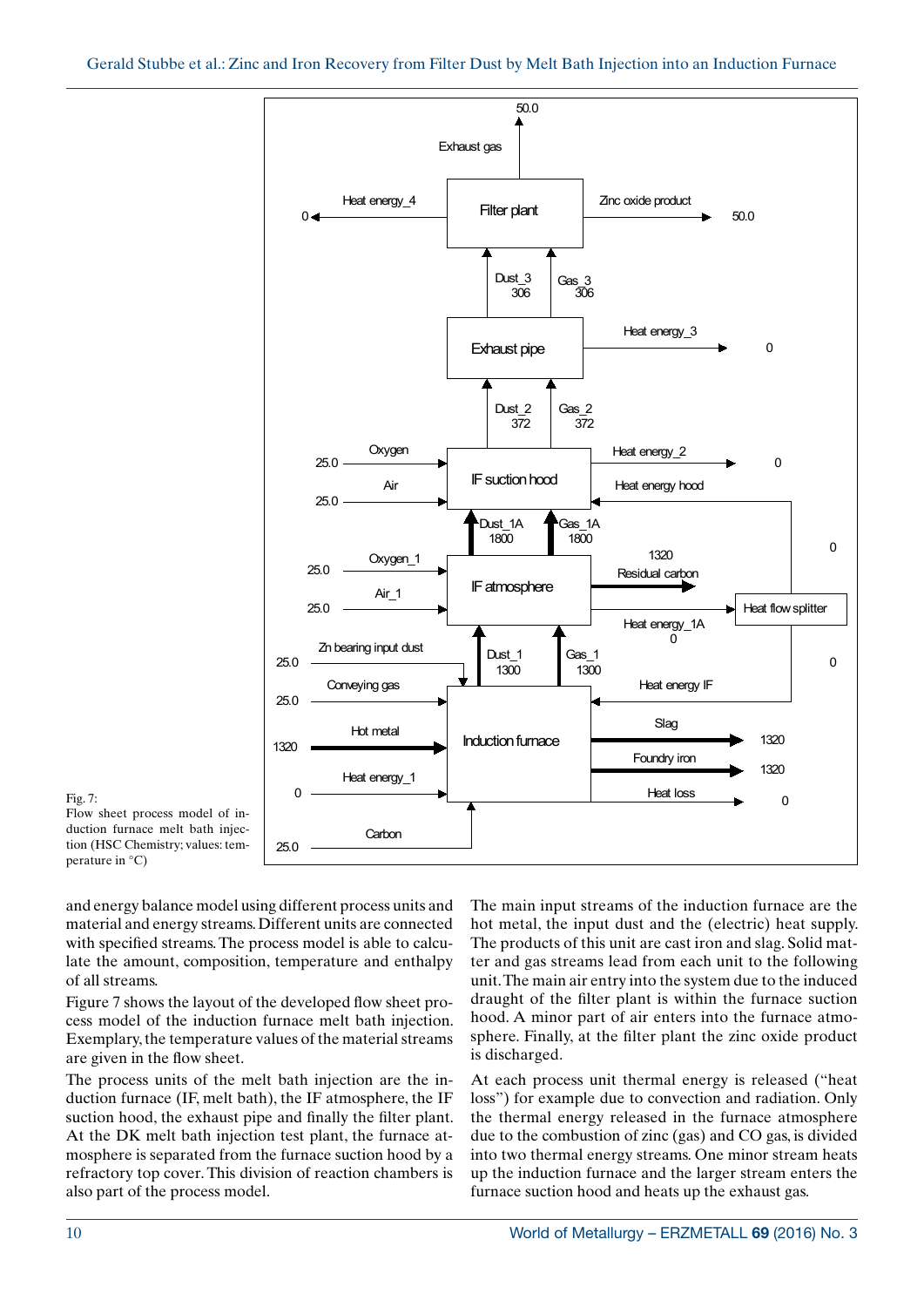For the three process units induction furnace, furnace atmosphere and furnace suction hood, specific chemical reactions are defined (e.g. reactions (1) to (4)) together with a coefficient of the respective reaction progress. The reaction progress coefficient is set according operational experiences.

Further, the following boundary conditions are part of the melt bath injection process model:

- The temperature of output material streams is calculated based on the precondition "Enthalpy total  $= 0$ " within the respective unit.
- The hot metal temperature is kept constant by adjusted inductive heating.
- The carbon content in hot metal product is fixed to 3.9 %.
- The zinc content in hot metal product is assumed to remain unchanged (no long-term zinc accumulation within hot metal).
- The partition of heat energy flow from furnace atmosphere to induction furnace is fixed to 25 % of the total energy flow (remaining energy to furnace suction hood respectively exhaust gas).
- The temperature within furnace atmosphere is fixed.
- The heat loss of induction furnace, furnace suction hood, exhaust gas line and filter plant fixed individually based on heat loss calculations (strongly dependent on plant layout).

## 5 Model calculations

By use of the melt bath injection process model, three scenarios regarding different metallisation state of the input dust have been calculated in order to predict the effects on temperatures and energy consumption. In each case, for the model calculations an amount of 1000 kg input dust is assumed. Further, the specific amount or volumetric flow rate of hot metal, conveying gas and exhaust gas is set according operational experience at the melt bath injection test plant.

Background of the different calculation scenarios is the unknown and varying metallisation degree of Zn and Fe in the injected DK input dust. This input dust is originated from a recycling blast furnace, so due to the reducing conditions initially a large partition of Zn and Fe is assumed to be present in metallic form. Depending on the storage conditions an unknown partition of these metals will be oxidised before injection.

For the model calculations the metallisation degree (in %) of the input dust is varied in the following three steps:

- 1. Zn:  $0\%$ , Fe:  $0\%$ ,
- 2. Zn: 50 %, Fe: 100 %,
- 3. Zn: 100 %, Fe: 100 %.

Here, the second case (Zn: 50 %, Fe: 100 %) is assumed to be close to the operational conditions since zinc is oxidised more easily than iron. In each case one basic chemical analysis of the DK input dust has been taken into account for the calculations: Zn: 33.5 %, Fe: 14.5 %, C: 23.2 % plus several minor elements and components. According the specified metallisation degree, the given percentage of Zn and Fe is converted into the respective partition of the metallic state and the oxide (ZnO respectively  $Fe<sub>2</sub>O<sub>3</sub>$ ) and finally the overall chemical composition is normalized to 100 %.

The following main parameters have been calculated: The amount of slag product and zinc oxide product, the resulting temperature within the induction furnace suction hood as well as the composition of C and Zn within the zinc oxide product. In Table 3 the main results of the model calculations are listed.

With increasing metallisation degree, the required heat input (electric power consumption) at the induction furnace decreases, because in these cases less (no) endothermic reduction reactions take place within the melt bath. Further, with increasing metallisation degree, the temperature at the furnace suction hood decreases, since less CO gas is formed (which combusts to  $CO<sub>2</sub>$  and thus releases additional heat) at the furnace suction hood due to less carbothermic reduction reactions.

A higher amount of slag product results from the calculations when iron within the input dust is 100 % oxidic (0 % metallisation degree) since more iron oxide reports to the slag in this case. The amount and the main composition of the zinc oxide product are comparable for all three calculation scenarios, so in the table only average values are reported.

# 6 Conclusions and outlook

By the melt bath injection process a very good zinc yield into the zinc oxide product was achieved. The zinc oxide product is a high-quality product with an average Zn mass fraction of 61 %, with only low amount of disturbing by-components.

The significant carbon content within the zinc oxide product still leaves room for improvement. Connected with the carbon in the zinc oxide product is a certain amount of residual carbon on top of the melt bath. One possible way for decreasing the carbon content of the zinc oxide product as well as the amount of residual carbon on the melt bath

| Metallisation degree of Heat input<br>input dust [mass-%] |          | [kWh]                | Temperature<br>[°C]     | Amount<br>[kg]  |                       | Percentage within zinc.<br>oxide product [mass-%] |             |
|-----------------------------------------------------------|----------|----------------------|-------------------------|-----------------|-----------------------|---------------------------------------------------|-------------|
| Zn                                                        | Fe       | Induction<br>furnace | Furnace<br>suction hood | Slag<br>product | Zinc oxide<br>product |                                                   | Zn          |
| $\Omega$                                                  | $\Omega$ | 935                  | 421                     | 121             | average: 562          | average: 11                                       | average: 69 |
| 50                                                        | 100      | 673                  | 372                     | 92              |                       |                                                   |             |
| 100                                                       | 100      | 512                  | 348                     | 97              |                       |                                                   |             |

Table 3: Main results of the model calculations